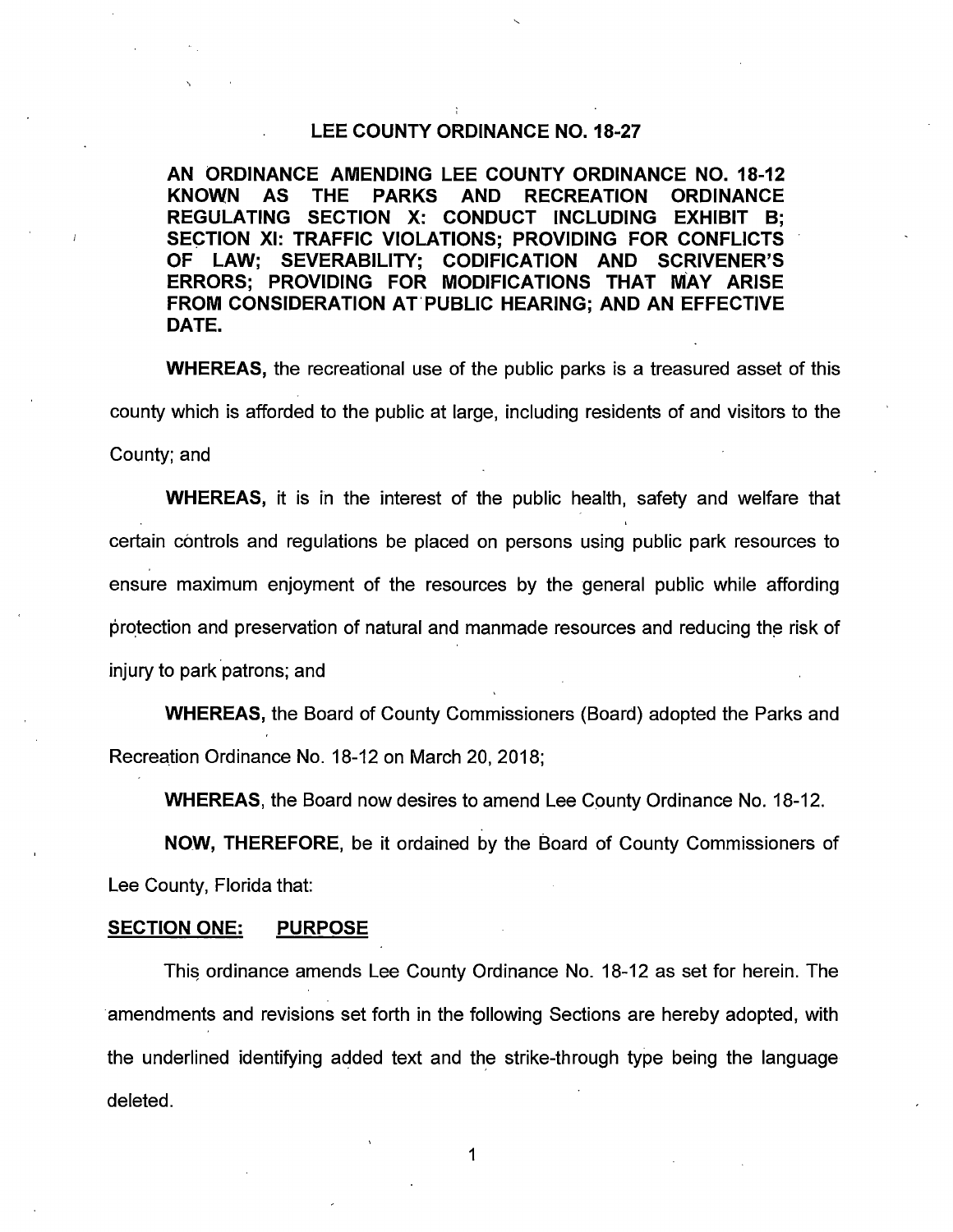## SECTION TWO: AMENDING SECTION X: CONDUCT

## **SECTION X: CONDUCT**

 $\mathbb{I}$ 

**10.1 SLEEPING** *Except for authorized campers in designated camping* areas, no person shall sleep overnight in any area of a County park, including beaches, lawns, fields and wooded areas. No person shall sleep on park benches or picnic tables at any time.

• **10.2 . PANHANDLING** . No person shall solicit alms or panhandle· contributions for any purpose, whether public or private, without first obtaining a permit under Section 4.3 herein.

**10.32 SMOKING·** Pursuant to Florida Statutes 386, "Florida Clean Indoor Air Act", as amended from time to time, no person shall smoke within the . confines of any school property or indoor park facility. No e-cigarette or vaping . use is permitted on school property or indoor park facility.

**10.43 GAMES OF CHANCE** No person shall gamble, or participate in or abet any game of chance except as authorized by the Director or designee,

**10.54 SIGNS** No person shall carry on or engage in any activity which is expressly prohibited by a posted sign except as permitted by law.

**10.65 CONGREGATE** No person or group of persons shall congregate in the ·vicinity of a public restroom, facility entrance or near an area designated for vehicle parking or other public use area so as to interfere with its use or . . accessibility by other persons.

**10.76 NUDITY IN PARKS OR BEACHES** In every area on park property, including beaches and outdoor shower facilities, all persons must be covered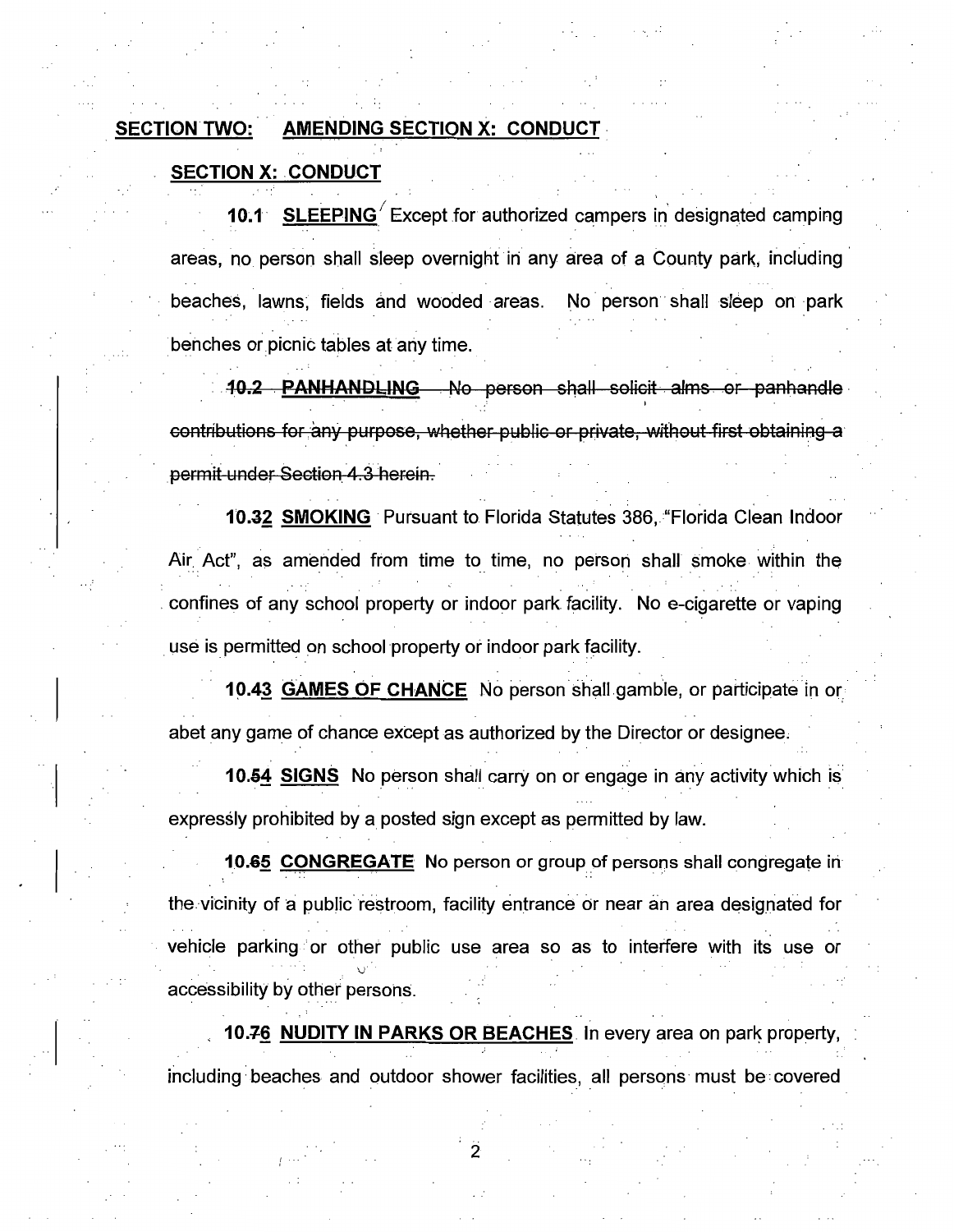with clothing or a bathing suit so as to prevent nudity. Persons are permitted to dress and undress in bathing houses, restrooms or structures as may be . provided and maintained by the' park for that purpose,

 $\int$ 

Nudity is defined as the showing of the human male or female genitals, or pubic area with less than a fully opaque covering; or the showing of the female breast with less than a fully opaque covering of any portion thereof below the top of the areola or the depiction of covered male genitals in a discernibly turgid state. A mother's breastfeeding of her baby does not under any circumstance constitute "nudity".

### **10.81 (Reserved)**

### **10.98 INTOXICATING BEVERAGES/ILLEGAL SUBSTANCES**

- A. GENERAL PROHIBITION Except as herein provided, no person may:
	- Possess, consume, use, sell or distribute alcoholic or. : intoxicating beverages, or illegal substances in any. park.
	- 2. Enter or remain in any park under the influence of alcohol, other intoxicants, or illegal substances.

# **B. EXCEPTION** The sale, service and consumption of alcoholic beverages may be permitted on County park

property only in accord with the following:

1. - BOCCAPPROVAL.

a. The Board may permit the sale, service and consumption of alcoholic beverages ori county park property pursuant to a written agreement, contract, lease or license, specifically permitting the· activity. The agreement,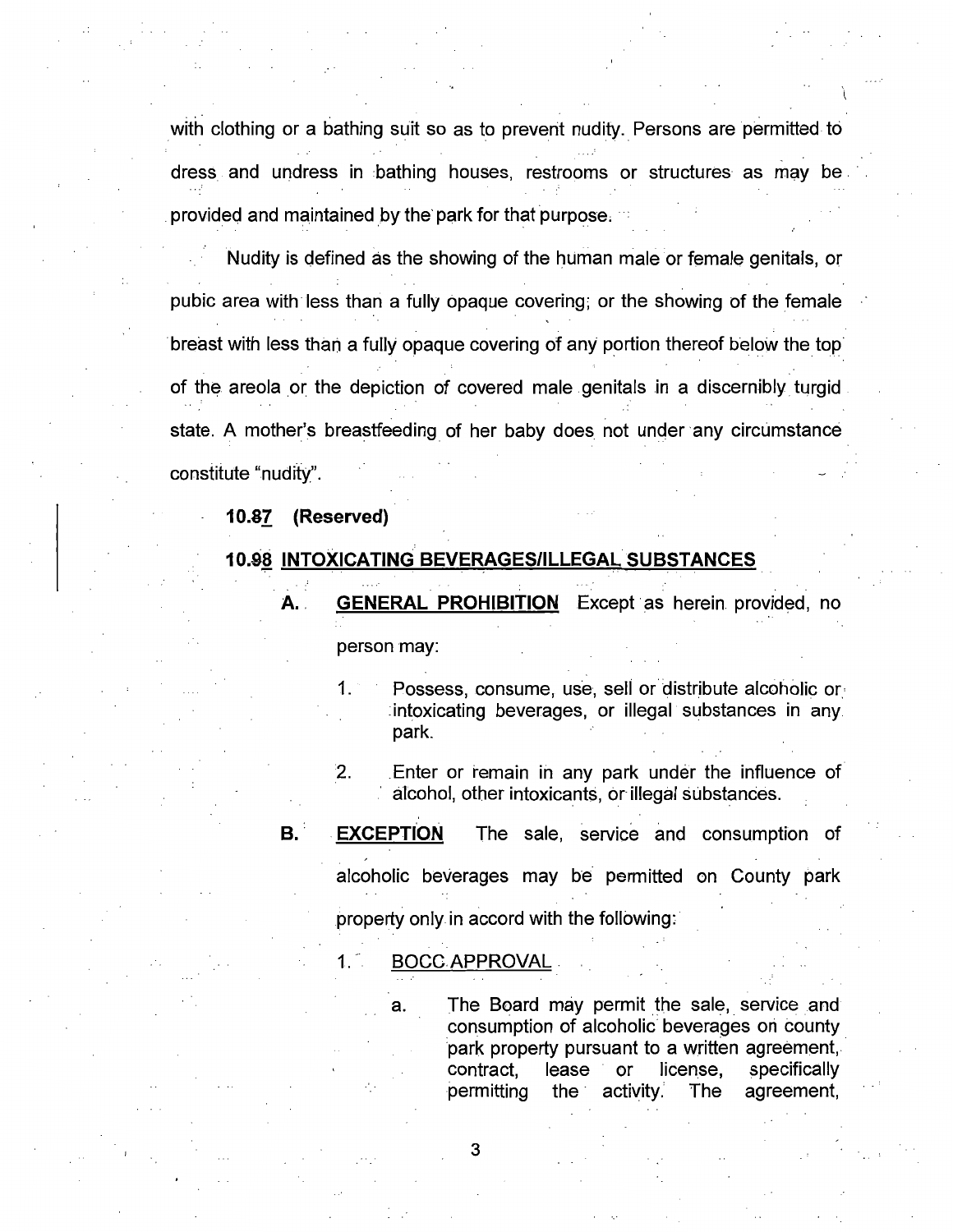contract, lease, or license must be formally approved by the Board, signed by the Chairman, and. may include conditions on the sale of alcoholic beverages intended to protect the public health, safety and welfare.

b. Board approval does not eliminate the need for the entity to obtain the necessary state and local permits allowing the sale, service and consumption of alcoholic beverages.

c. The Board's approval will be obtained by scheduling consideration of the contract or agreement during a regularly scheduled Board meeting.

COUNTY MANAGER APPROVAL The County Manager may permit the sale, service and consumption of alcoholic beverages on county park property for a specific event, if:

2.

a. The event coordinator/entity obtains a permit to sell, serve and consume alcohol on County property in accordance with LCO 14-15; and

b. The event coordinator/entity obtains a permit to<br>use county property in accordance accordance Administrative Code 8-1; and

c. · The event coordinator/entity obtains a special event permit in accordance with LCO 14-15, if required.

3. No more than two event permits allowing the sale, . service or consumption of alcoholic beverages may be issued for a single park location in any calendar year, unless otherwise specifically approved in writing by the Director or designee prior to the event.

4. COMPLIANCE WITH APPLICABLE REGULATIONS Any sale, service or consumption of alcoholic beverages on county property must be conducted in accord with all applicable state, federal and local regulations. The Board or the County Manager may place conditions on the approval to sell, serve and  $\cdot$ consume alcoholic beverages in a county park designed to protect the public health, safety and welfare.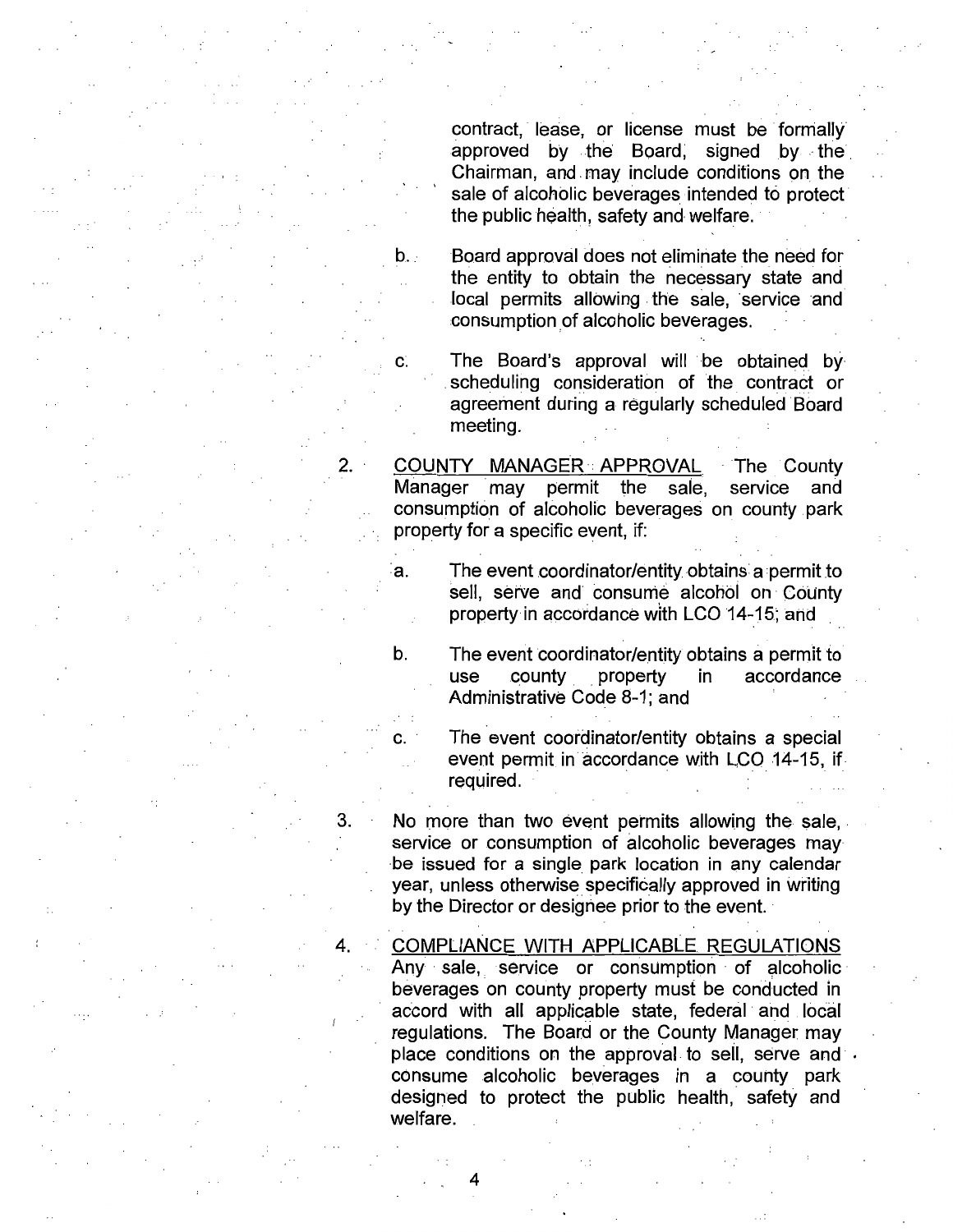5. Approval to sell, serve or consume alcoholic beverages on county park property is a privilege and not a right. Therefore, the Board and County Manager have the right and full discretion to deny a request for permission to sell, serve or consume alcoholic beverages on County property for any reason or no reason at all.

6. **Decisions by the Board and County Manager under.** section 10.9 regarding a request to sell, serve or consume alcoholic beverages on County park property are not subject to appeal.

#### **10.40~ OBSTRUCTION OF WALKWAYS/BENCHES/PUBLIC.**

**AREAS** No person shall obstruct walkways so as to interfere with its use by other persons.

**10.#10 CLIMBING UPON PARK PROPERTY** No person shall climb any tree or walk, or stand or sit upon monuments, vases, fountains, railings, fences or upon any other property not designated or customarily used for such purposes.

## 10.4211 DEFACING OF BUILDINGS AND OTHER PARK

**PROPERTY** No person shall willfully mark, soil, deface, or injure in any way, or displace, remove or tamper with, any park building, bridge, public restroom and washroom facility, table, bench, fireplace or other cooking facility, railing, paving or paving material, water line or other public utility or parts or appurtenances -thereof or equipment thereon, park sign, notice or placard, whether temporary or permanent, monument, stake, post, or other boundary marker, or other structure or equipment, facility or park property or appurtenance whatsoever, either real or

5

personal.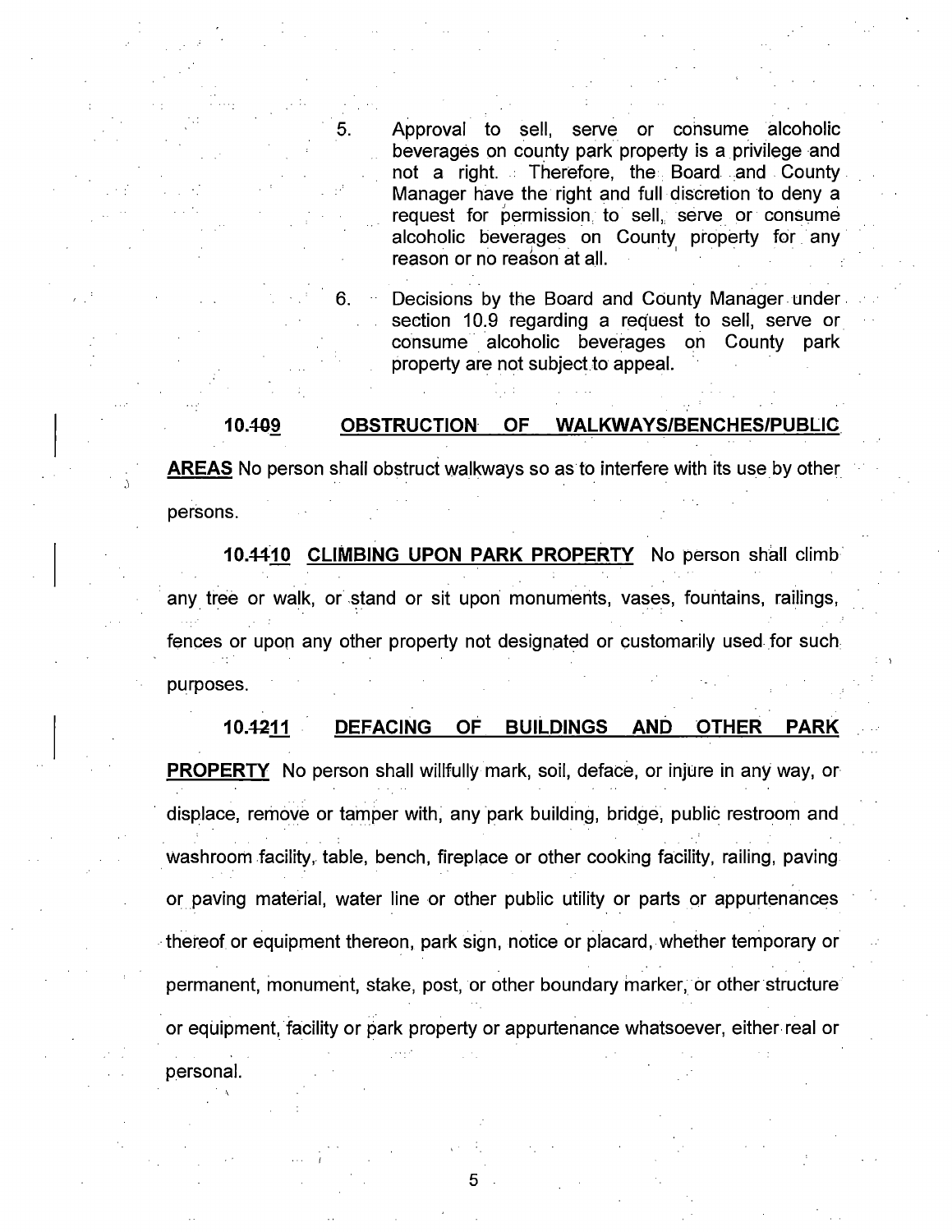**10.4312 METAL DETECTORS** No person shall use a metal detector (to locate coins, jewelry or other lost objects) on an athletic field or in an environmentally sensitive area or in an area that may pose a safety hazard unless authorized by the Director or designee.

**10.4413 •• ENCROACHMENT** No encroachment on parks' property will be permitted unless prior approval is obtained from the Director or designee.

**. 10.4514 : PIER DIVING AND/OR JUMPING** In order to preserve. the safety and welfare of the public, no person shall dive or jump from a Lee County park pier or other structure unless specifically designed for that purpose. . .

## **SECTION THREE: AMENDING SECTION XI: TRAFFIC VIOLATIONS**

## **SECTION XI: TRAFFIC VIOLATIONS**

**Sections. 11.1 :PARKING** though **1.1.2. NIGHT PARKING** . remain unchanged.

**11.3 UNAUTHORIZED PARKING** No person shall double-park any vehicle on any road or parkway unless so authorized by County staff and/or law . . . . . enforcement. No person shall park any vehicle in any place other than that provided for by the Department nor shall any person park in any area posted with a NO PARKING sign. If a vehicle is found to be parked in violation of this Section, the Director is authorized to cause the vehicle. to be towed. The CoUnty shall not be responsible for the payment of any fees necessary for the release of the vehicle. Any cost incurred by the County in the towing and storage of the vehicle shall be paid by the vehicle owner.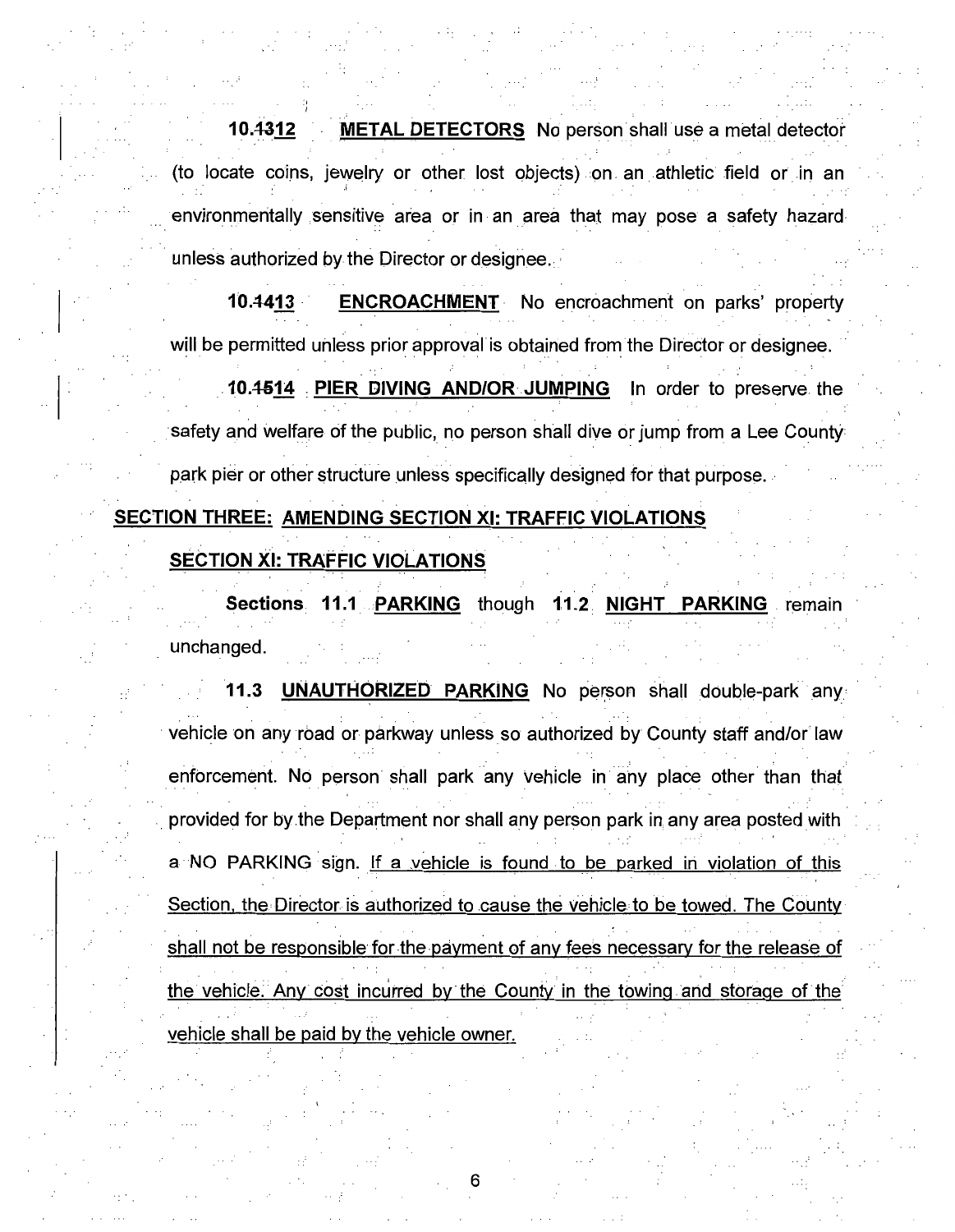# **Sections 11;4 ACCESSIBLE PARKING** through **11.12 MOUNTAIN BIKING** remain unchanged.

## (Balance of Page Intentionally Left Blank)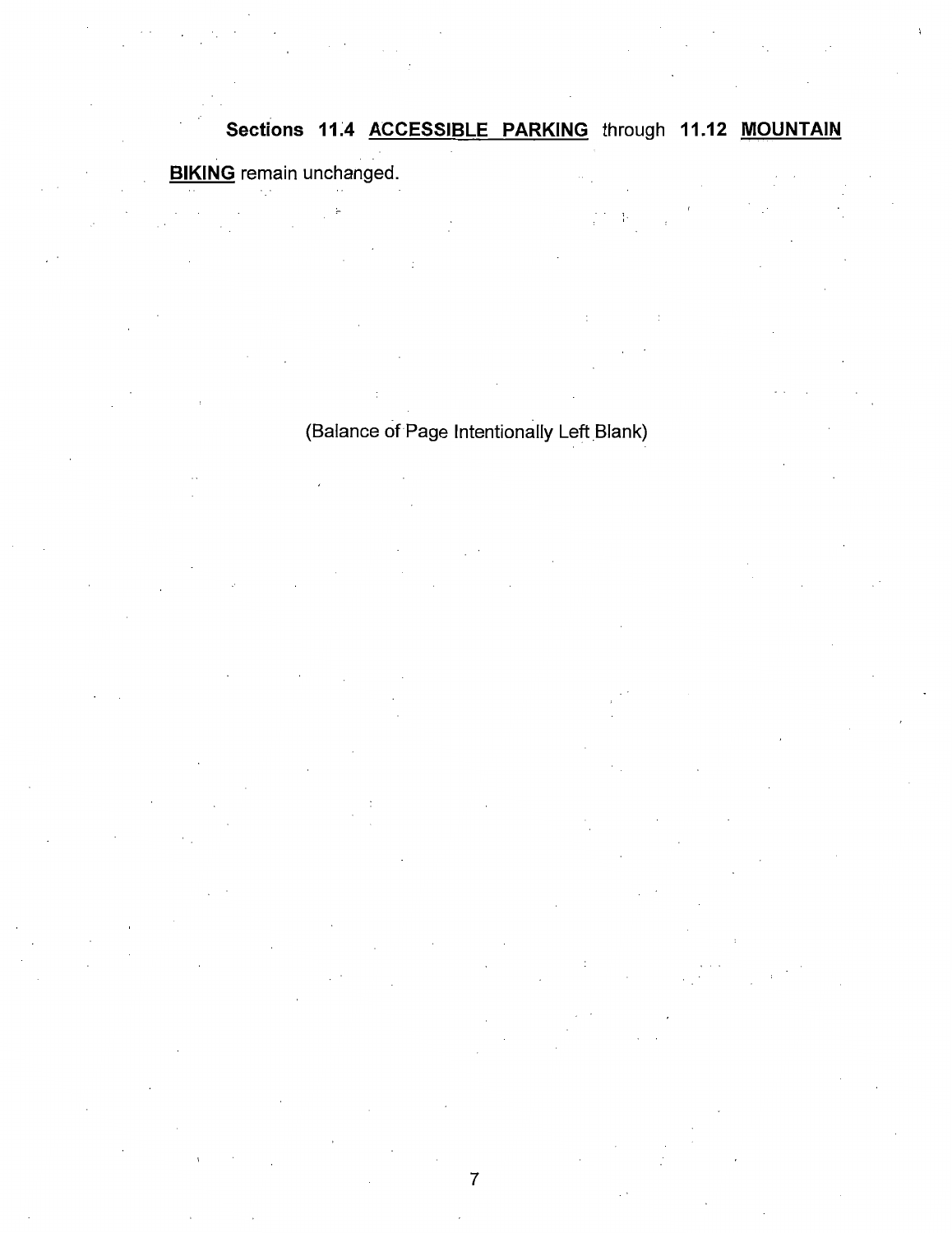#### **AMENDING EXHIBIT B SECTION FOUR:**

## **EXHIBIT "B"**

## **SCHEDULE OF FINES** FOR VIOLATION OF LEE COUNTY ORDINANCE 18-12

| Section #        | Offense                            | 1st Offense        | 2 <sup>nd</sup> Offense      | 3 <sup>rd</sup> or more |
|------------------|------------------------------------|--------------------|------------------------------|-------------------------|
|                  |                                    |                    |                              | <b>Offenses</b>         |
|                  |                                    |                    |                              |                         |
| 2.3              | Refusing to Accept/                | $2nd$ degree       | $2nd$ degree                 | 2 <sup>nd</sup> degree  |
|                  | <b>Sign Citation</b>               | misdemeanor,       | misdemeanor.                 | misdemeanor,            |
|                  |                                    | up to \$500.00     | up to \$500.00               | up to \$500.00          |
|                  |                                    | fine and/or 60     | fine and/or 60               | fine and/or 60          |
|                  |                                    | days in jail       | days in jail                 | days in jail            |
| $\overline{2.4}$ | Opposing/Resisting                 | Up to \$500.00     | Up to \$500.00               | Up to \$500.00          |
|                  | Ranger                             | fine               | fine                         | fine                    |
| 4.1              | <b>Hours</b>                       | \$100.00           | \$200.00                     | \$400.00                |
|                  |                                    |                    |                              |                         |
| 4.2              | <b>Within Closed Areas</b>         | \$100.00           | \$300.00                     | \$500.00                |
|                  |                                    |                    |                              |                         |
| $\overline{4.3}$ | Permit                             | \$100.00           | \$250.00                     | \$500.00                |
|                  |                                    |                    |                              |                         |
| 4.4              | <b>Failure to Produce</b>          | \$100.00           | \$300.00                     | \$500.00                |
|                  | <b>Exhibit Permits</b>             |                    |                              |                         |
| $\overline{4.5}$ | Interference with                  | \$100.00           | \$300.00                     | \$500.00                |
|                  | Permit                             |                    |                              |                         |
| 4.6              | <b>Unauthorized Use</b>            | \$100.00           | \$300.00                     | \$500.00                |
|                  |                                    |                    |                              |                         |
| $\overline{4.8}$ | Reservations                       | \$100.00           | \$300.00                     | \$500.00                |
|                  |                                    |                    |                              |                         |
| $\overline{4.9}$ | Concession, Vending,               | \$300.00           | \$400.00                     | \$500.00                |
|                  | Peddling                           |                    |                              |                         |
| 4.10             | Advertising/Commercial             | \$150.00           | \$300.00                     | \$500.00                |
| $\overline{5.1}$ | Signs<br><b>Removal of Natural</b> |                    |                              | \$500.00 and/or         |
|                  |                                    | \$300.00 and/or    | \$400.00 and/or<br>Mandatory | Mandatory               |
|                  | Objects                            | Mandatory<br>Court | Court                        | Court                   |
|                  |                                    | Appearance/        | Appearance/                  | Appearance/             |
|                  |                                    | Restitution        | Restitution                  | Restitution             |
| $\overline{5.2}$ | Protection of                      | \$300.00 and/or    | \$400.00 and/or              | \$500.00 and/or         |
|                  | Vegetation                         | Mandatory          | Mandatory                    | Mandatory               |
|                  |                                    | Court              | Court                        | Court                   |
|                  |                                    | Appearance/        | Appearance/                  | Appearance/             |
|                  |                                    | Restitution        | Restitution                  | Restitution             |
|                  |                                    |                    |                              |                         |

 $\bf8$ 

 $\sim$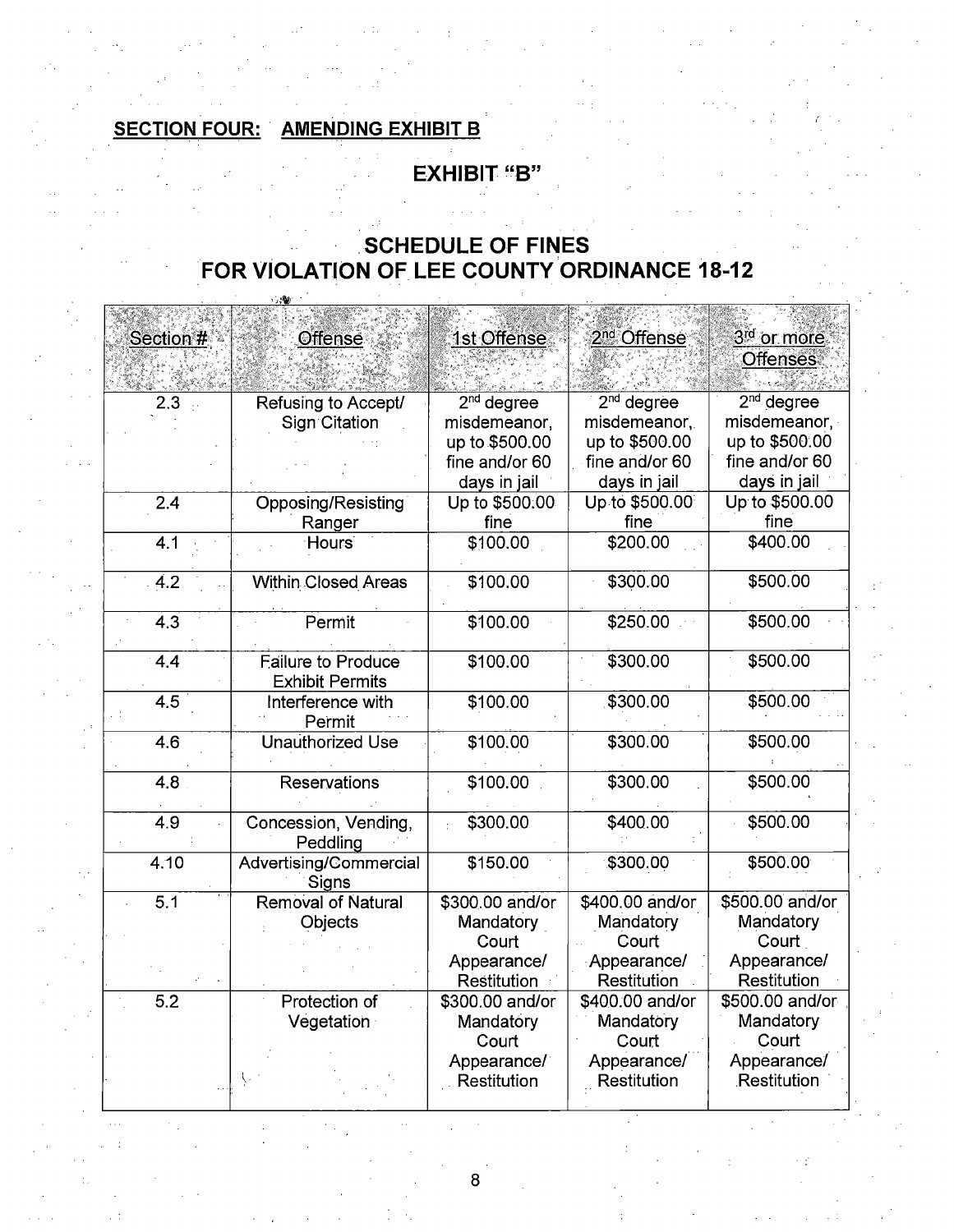| Section #        | Offense                                               | 1st Offense                  | 2 <sup>nd</sup> Offense      | 3 <sup>rd</sup> or more      |
|------------------|-------------------------------------------------------|------------------------------|------------------------------|------------------------------|
|                  |                                                       |                              |                              | <b>Offenses</b>              |
| 5.3              | <b>Fire Control</b>                                   | \$300.00 and/or              | \$400.00 and/or              | \$500.00 and/or              |
|                  |                                                       | Mandatory<br>Court           | Mandatory<br>Court           | Mandatory<br>Court           |
|                  |                                                       | Appearance/<br>Restitution   | Appearance/<br>Restitution   | Appearance/<br>Restitution   |
| 5.4 <sup>°</sup> | <b>Wildlife Protection</b>                            | \$300.00 and/or              | \$400.00 and/or              | \$500.00 and/or              |
|                  |                                                       | Mandatory<br>Court           | Mandatory<br>Court           | Mandatory<br>Court           |
| 5.5              | Introduction of Species                               | Appearance<br>\$300.00       | Appearance<br>\$400.00       | Appearance<br>\$500.00       |
|                  |                                                       |                              |                              |                              |
| 5.6              | Littering/Dumping                                     | \$300.00 and/or<br>Mandatory | \$400.00 and/or<br>Mandatory | \$500.00 and/or<br>Mandatory |
|                  |                                                       | Court                        | Court                        | Court                        |
|                  |                                                       | Appearance/<br>Restitution   | Appearance/<br>Restitution   | Appearance/<br>Restitution   |
| 6.1              | Fireworks/Explosives                                  | \$100.00                     | \$200.00                     | \$500.00                     |
| 6.2              | Bathe/Swim in<br>Unauthorized Area.                   | \$75.00                      | \$150.00                     | \$300.00                     |
| 6.3              | Surf/Ski                                              | \$75.00                      | \$150.00                     | \$300.00                     |
| 6.4              | <b>Glass Containers</b>                               | \$75.00                      | \$150.00                     | \$300.00                     |
| 7.2              | <b>Fishing Prohibitions</b>                           | \$75.00                      | \$150.00                     | \$300.00                     |
| 7.3              | <b>Commercial Fishing</b>                             | \$150.00                     | \$300.00                     | \$500.00                     |
| 8.2              | Vessel Operation in<br>Swimming Area                  | \$350.00                     | \$400.00                     | \$500.00                     |
| 8.3              | <b>Vessel Outside Swim</b><br>Area                    | \$150.00                     | \$300.00                     | \$500.00                     |
| 8.4              | <b>Lakes Park Vessels</b>                             | \$75.00                      | \$150.00                     | \$300.00                     |
| 8.5              | Vessel<br>Launch/Retrieval                            | \$75.00                      | \$150.00                     | \$300.00                     |
| 8.6              | <b>Public Docks</b>                                   | \$75.00                      | \$150.00                     | \$300.00                     |
| 8.7              | <b>Vessel Operation</b><br><b>During Closed Hours</b> | \$75.00                      | \$150.00                     | \$300.00                     |
| 8.8              | Power Up on Launch<br>Area                            | \$150.00                     | \$300.00                     | \$500.00                     |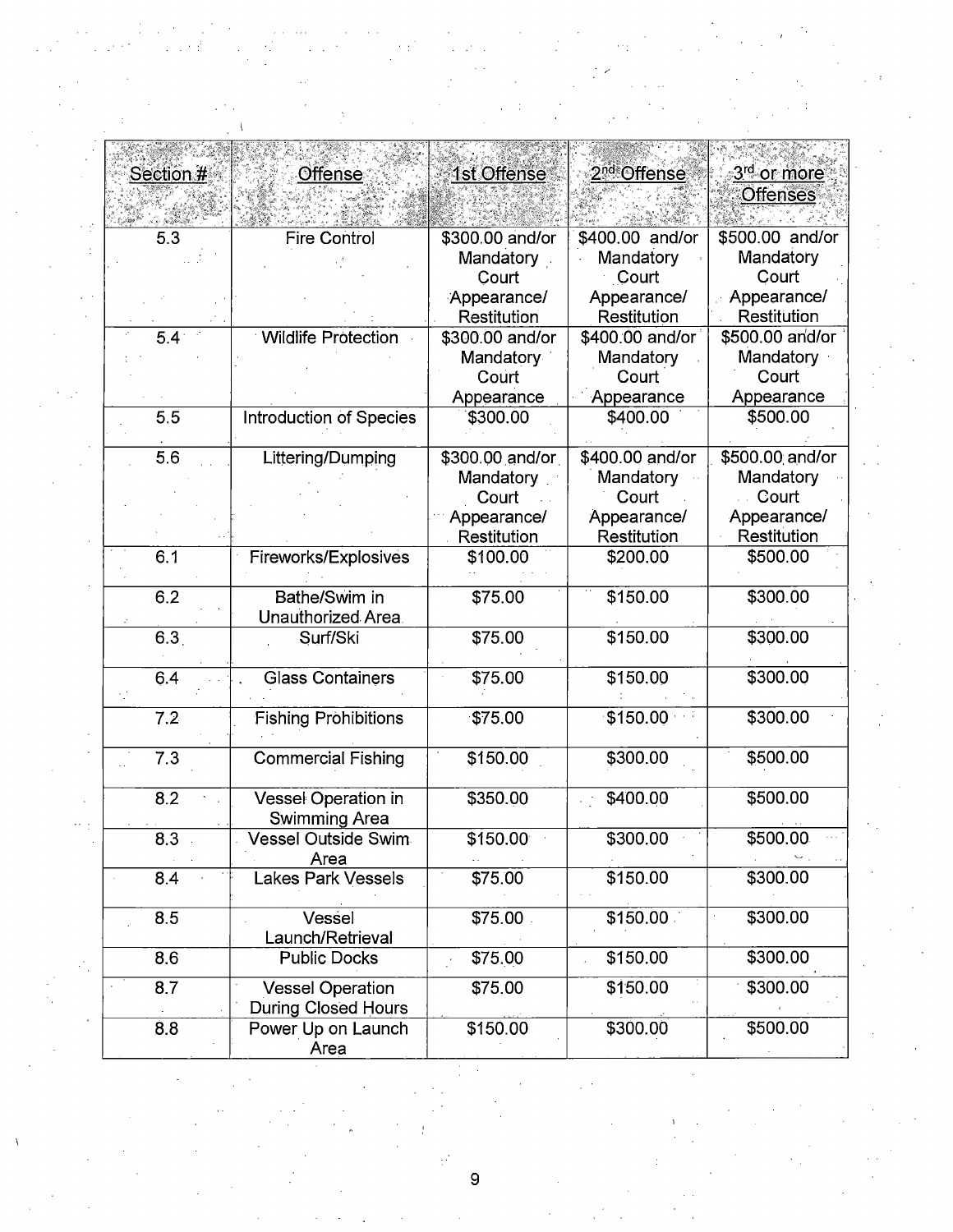| Section # | <b>Offense</b>                                            | 1st Offense | 2 <sup>nd</sup> Offense | 3 <sup>rd</sup> or more |  |
|-----------|-----------------------------------------------------------|-------------|-------------------------|-------------------------|--|
|           |                                                           |             |                         | Offenses                |  |
| 9.1       | Picnicking                                                | \$75.00     | \$150.00                | \$300.00                |  |
| 9.2       | <b>Unauthorized Camping</b>                               | \$75.00     | 150.00                  | 300.00                  |  |
| 9.3       | Unauthorized<br>Games/Activities                          | \$75.00     | \$150.00                | \$300.00                |  |
| 9.4       | Unauthorized<br><b>Equestrian Riding</b>                  | \$100.00    | \$200.00                | \$500.00                |  |
| 9.6       | <b>Domesticated Animals</b>                               | \$100.00    | \$200.00                | \$500.00                |  |
|           | Leash length                                              | \$75.00     | \$150.00                | \$300.00                |  |
|           | No Collar with Current<br>License                         | \$75.00     | \$150.00                | \$300.00                |  |
|           | Puppies under 4<br>Months/Dog in Heat                     | \$75.00     | V300.00                 | \$500.00                |  |
|           | No Adult Supervision                                      | \$50.00     | \$100.00                | \$200.00                |  |
|           | Dangerous Dog in Park                                     | \$200.00    | \$250,00                | \$500.00                |  |
|           | Noisy, Disturbing,<br>Intimidating Dog                    | \$75.00     | \$150.00                | \$300.00                |  |
|           | Dogs Destroying Park<br>Property or Harassing<br>Wildlife | \$100.00    | \$200.00                | \$300.00                |  |
|           | Dog Tied in Park                                          | \$75.00     | \$150.00                | \$300.00                |  |
|           | <b>Unattended Dog</b>                                     | \$75.00     | \$150.00                | \$300.00                |  |
|           | Failure to Clean Up<br>after Dog                          | \$100.00    | \$200.00                | \$300.00                |  |
|           | Failure to Remove Dog<br>after Warning by Staff           | \$100.00    | \$250.00                | \$500.00                |  |
|           | Dog Within Prohibited<br>Area                             | \$75.00     | \$150.00                | \$300.00                |  |
| $9.7 - 1$ | Unauthorized Use of<br><b>Mobility Device</b>             | \$75.00     | \$150.00                | \$300.00                |  |
| 99        | Parachute, Glider<br>Aircraft, Kiteboard                  | \$75.00     | \$150.00                | \$300.00                |  |
| 10.1      | Sleeping                                                  | \$75.00     | \$150.00                | \$300.00                |  |

 $\label{eq:1} \frac{1}{\sqrt{2}}\int_{0}^{1} \frac{1}{\sqrt{2}}\left(\frac{1}{\sqrt{2}}\right)^{2}dx\leq \frac{1}{2}\int_{0}^{1} \frac{1}{\sqrt{2}}\left(\frac{1}{\sqrt{2}}\right)^{2}dx$ 

 $\frac{1}{2}$ 

 $\mathcal{F}^{(2)}_{\text{max}}$  ,  $\mathcal{F}^{(2)}_{\text{max}}$ 

 $\sim$  $10<sub>1</sub>$ 

 $\frac{1}{2}$ 

 $\mathcal{E}^{\prime}$  $\sim$   $\sim$ 

 $\frac{1}{2}$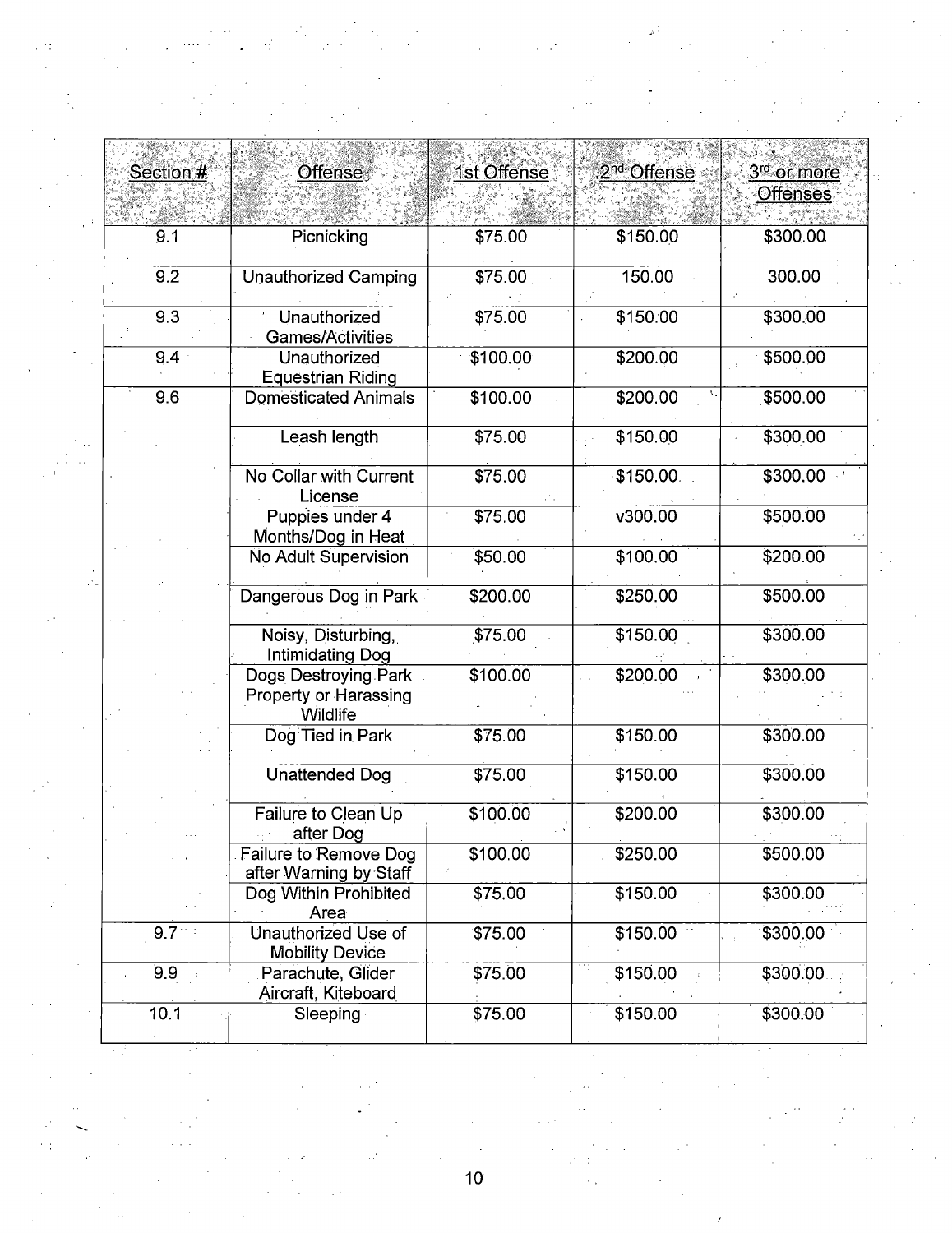| <b>Offense</b><br>1st Offense<br>2 <sup>nd</sup> Offense<br>3 <sup>rd</sup> or more<br>Section #<br><b>Offenses</b><br>40.2<br>\$75.00<br>\$300.00<br>Panhandle<br>\$150.00<br>\$500.00<br>Smoking<br>\$300.00<br>10.32<br>\$100.00<br>\$150.00<br>\$300.00<br><b>Games of Chance</b><br>10.43<br>\$75.00<br>10.54<br>\$500.00<br>\$300.00<br>Failure to Obey Park<br>\$150.00<br>Sign<br>\$150.00<br>\$300.00<br>10.65<br>\$75.00<br>Congregate<br>10.76<br>Nudity in<br>\$500.00<br>\$150.00<br>\$300.00<br>Parks/Beaches<br>\$200.00<br>\$500.00<br>10.98<br>\$100.00<br>Intoxicating and/or<br><b>Illegal Substance</b><br>10.409<br>\$75.00<br>\$150.00<br>\$300.00<br>Obstructing<br>Walkway/Benches/<br><b>Public Area</b><br>10.4410<br>\$150.00<br>\$300.00<br><b>Climbing Upon Park</b><br>\$75.00<br>Property<br>\$500.00<br>\$250.00<br>\$350.00 |
|--------------------------------------------------------------------------------------------------------------------------------------------------------------------------------------------------------------------------------------------------------------------------------------------------------------------------------------------------------------------------------------------------------------------------------------------------------------------------------------------------------------------------------------------------------------------------------------------------------------------------------------------------------------------------------------------------------------------------------------------------------------------------------------------------------------------------------------------------------------|
|                                                                                                                                                                                                                                                                                                                                                                                                                                                                                                                                                                                                                                                                                                                                                                                                                                                              |
|                                                                                                                                                                                                                                                                                                                                                                                                                                                                                                                                                                                                                                                                                                                                                                                                                                                              |
|                                                                                                                                                                                                                                                                                                                                                                                                                                                                                                                                                                                                                                                                                                                                                                                                                                                              |
|                                                                                                                                                                                                                                                                                                                                                                                                                                                                                                                                                                                                                                                                                                                                                                                                                                                              |
|                                                                                                                                                                                                                                                                                                                                                                                                                                                                                                                                                                                                                                                                                                                                                                                                                                                              |
|                                                                                                                                                                                                                                                                                                                                                                                                                                                                                                                                                                                                                                                                                                                                                                                                                                                              |
|                                                                                                                                                                                                                                                                                                                                                                                                                                                                                                                                                                                                                                                                                                                                                                                                                                                              |
|                                                                                                                                                                                                                                                                                                                                                                                                                                                                                                                                                                                                                                                                                                                                                                                                                                                              |
|                                                                                                                                                                                                                                                                                                                                                                                                                                                                                                                                                                                                                                                                                                                                                                                                                                                              |
|                                                                                                                                                                                                                                                                                                                                                                                                                                                                                                                                                                                                                                                                                                                                                                                                                                                              |
|                                                                                                                                                                                                                                                                                                                                                                                                                                                                                                                                                                                                                                                                                                                                                                                                                                                              |
|                                                                                                                                                                                                                                                                                                                                                                                                                                                                                                                                                                                                                                                                                                                                                                                                                                                              |
|                                                                                                                                                                                                                                                                                                                                                                                                                                                                                                                                                                                                                                                                                                                                                                                                                                                              |
|                                                                                                                                                                                                                                                                                                                                                                                                                                                                                                                                                                                                                                                                                                                                                                                                                                                              |
|                                                                                                                                                                                                                                                                                                                                                                                                                                                                                                                                                                                                                                                                                                                                                                                                                                                              |
|                                                                                                                                                                                                                                                                                                                                                                                                                                                                                                                                                                                                                                                                                                                                                                                                                                                              |
|                                                                                                                                                                                                                                                                                                                                                                                                                                                                                                                                                                                                                                                                                                                                                                                                                                                              |
|                                                                                                                                                                                                                                                                                                                                                                                                                                                                                                                                                                                                                                                                                                                                                                                                                                                              |
|                                                                                                                                                                                                                                                                                                                                                                                                                                                                                                                                                                                                                                                                                                                                                                                                                                                              |
|                                                                                                                                                                                                                                                                                                                                                                                                                                                                                                                                                                                                                                                                                                                                                                                                                                                              |
|                                                                                                                                                                                                                                                                                                                                                                                                                                                                                                                                                                                                                                                                                                                                                                                                                                                              |
|                                                                                                                                                                                                                                                                                                                                                                                                                                                                                                                                                                                                                                                                                                                                                                                                                                                              |
| 10.4211<br><b>Defacing Building/Park</b>                                                                                                                                                                                                                                                                                                                                                                                                                                                                                                                                                                                                                                                                                                                                                                                                                     |
| <b>Mandatory Court</b><br><b>Mandatory Court</b><br><b>Mandatory Court</b><br>Property                                                                                                                                                                                                                                                                                                                                                                                                                                                                                                                                                                                                                                                                                                                                                                       |
| Appearance/<br>Appearance/<br>Appearance/                                                                                                                                                                                                                                                                                                                                                                                                                                                                                                                                                                                                                                                                                                                                                                                                                    |
| Restitution<br>Restitution<br>Restitution                                                                                                                                                                                                                                                                                                                                                                                                                                                                                                                                                                                                                                                                                                                                                                                                                    |
| 10.4312<br><b>Metal Detecting</b><br>\$150.00<br>\$300.00<br>\$75.00                                                                                                                                                                                                                                                                                                                                                                                                                                                                                                                                                                                                                                                                                                                                                                                         |
|                                                                                                                                                                                                                                                                                                                                                                                                                                                                                                                                                                                                                                                                                                                                                                                                                                                              |
| \$300.00<br>10.4413<br>Encroachment<br>\$500.00<br>\$150.00                                                                                                                                                                                                                                                                                                                                                                                                                                                                                                                                                                                                                                                                                                                                                                                                  |
|                                                                                                                                                                                                                                                                                                                                                                                                                                                                                                                                                                                                                                                                                                                                                                                                                                                              |
| Pier Diving/Jumping.<br>\$200.00<br>\$300.00<br>10.4514<br>\$100.00                                                                                                                                                                                                                                                                                                                                                                                                                                                                                                                                                                                                                                                                                                                                                                                          |
|                                                                                                                                                                                                                                                                                                                                                                                                                                                                                                                                                                                                                                                                                                                                                                                                                                                              |
| 11.1<br>\$18.00<br>\$18.00<br>Parking<br>\$18.00                                                                                                                                                                                                                                                                                                                                                                                                                                                                                                                                                                                                                                                                                                                                                                                                             |
|                                                                                                                                                                                                                                                                                                                                                                                                                                                                                                                                                                                                                                                                                                                                                                                                                                                              |
| $11.2 -$<br><b>Night Parking</b><br>As designated<br>As designated<br>As designated                                                                                                                                                                                                                                                                                                                                                                                                                                                                                                                                                                                                                                                                                                                                                                          |
| by Ordinance<br>by Ordinance<br>by Ordinance                                                                                                                                                                                                                                                                                                                                                                                                                                                                                                                                                                                                                                                                                                                                                                                                                 |
| $91 - 29$ ; as<br>No. 91-29, as<br>91-29, as                                                                                                                                                                                                                                                                                                                                                                                                                                                                                                                                                                                                                                                                                                                                                                                                                 |
| amended from<br>amended from<br>amended from                                                                                                                                                                                                                                                                                                                                                                                                                                                                                                                                                                                                                                                                                                                                                                                                                 |
| time to time<br>time to time<br>time to time                                                                                                                                                                                                                                                                                                                                                                                                                                                                                                                                                                                                                                                                                                                                                                                                                 |
| 11.3<br><b>Unauthorized Parking</b><br>As designated<br>As designated<br>As designated<br>by Ordinance                                                                                                                                                                                                                                                                                                                                                                                                                                                                                                                                                                                                                                                                                                                                                       |
| by Ordinance<br>by Ordinance<br>No. 91-29, as<br>No. 91-29, as<br>No. 91-29, as                                                                                                                                                                                                                                                                                                                                                                                                                                                                                                                                                                                                                                                                                                                                                                              |
| amended from<br>amended from<br>$\therefore$ amended from                                                                                                                                                                                                                                                                                                                                                                                                                                                                                                                                                                                                                                                                                                                                                                                                    |
| time to time;<br>time to time<br>time to time;                                                                                                                                                                                                                                                                                                                                                                                                                                                                                                                                                                                                                                                                                                                                                                                                               |
| towing and<br>towing and                                                                                                                                                                                                                                                                                                                                                                                                                                                                                                                                                                                                                                                                                                                                                                                                                                     |
| storage fees as<br>storage fees as                                                                                                                                                                                                                                                                                                                                                                                                                                                                                                                                                                                                                                                                                                                                                                                                                           |
| applicable<br>applicable                                                                                                                                                                                                                                                                                                                                                                                                                                                                                                                                                                                                                                                                                                                                                                                                                                     |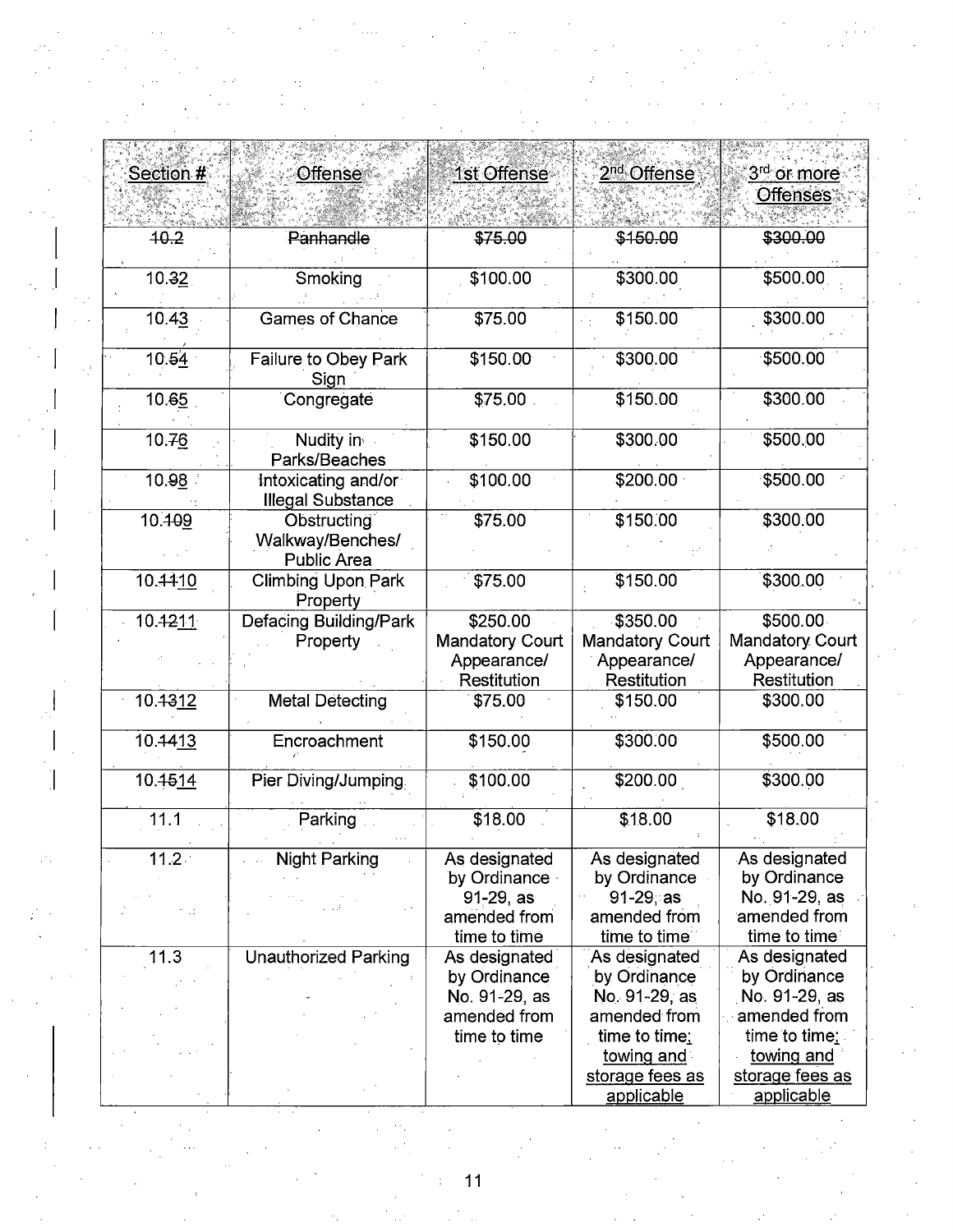| Section #   | Offense                    | 1st Offense            | 2nd Offense            | 3rd or more<br><b>Offenses</b> |  |
|-------------|----------------------------|------------------------|------------------------|--------------------------------|--|
| 11.4        | <b>Accessible Parking</b>  | As designated          | As designated          | As designated by               |  |
|             | Violation                  | by Fla. Stat.          | by Fla. Stat.          | Fla. Stat.                     |  |
|             |                            | 316,1955 and           | 316.1955 and           | 316,1955 and                   |  |
|             |                            | Ordinance 07-          | Ordinance 07-          | Ordinance 07-29,               |  |
|             |                            | 29, as amended         | 29, as amended         | as amended from                |  |
|             |                            | from time to time      | from time to time      | time to time                   |  |
| 11.5        | Unauthorized               | \$100.00               | \$250.00               | \$500.00                       |  |
|             | <b>Motorized Vehicles</b>  |                        |                        |                                |  |
| 11.6        | <b>State Motor Vehicle</b> | \$100.00               | \$250.00               | \$400.00                       |  |
|             | Laws                       |                        |                        |                                |  |
| 11.7        | Failure to Comply with     | \$100.00               | \$250.00               | \$400.00                       |  |
|             | <b>Traffic Regulations</b> |                        |                        |                                |  |
| 11.8        | Failure to Obey Traffic    | \$100.00               | \$250.00               | \$400.00                       |  |
|             | Signs                      |                        |                        |                                |  |
| 11.9        | <b>Speed of Vehicles</b>   | \$100.00               | \$250.00               | \$400.00                       |  |
|             |                            |                        |                        |                                |  |
| 11.10       | Repair/Wash Vehicles       | \$75.00                | \$150.00               | \$300.00                       |  |
| $-11.11$    | <b>Bicycles</b>            | \$75.00                | \$150.00               | \$300.00                       |  |
|             |                            |                        |                        |                                |  |
| 11.12       | <b>Mountain Biking</b>     | \$75.00                | \$150.00               | \$300.00                       |  |
|             |                            |                        |                        |                                |  |
| Exhibit "A" | <b>Shark Fishing</b>       | \$500.00               | \$500.00               | \$500.00                       |  |
|             |                            | <b>Mandatory Court</b> | <b>Mandatory Court</b> | <b>Mandatory Court</b>         |  |
|             |                            | Appearance/            | Appearance/            | Appearance/                    |  |
|             |                            | Restitution            | Restitution            | Restitution                    |  |

#### **SECTION FIVE: CONFLICTS**

Whenever the requirements or provisions of this Ordinance are in conflict with the requirements or provisions of any other lawfully adopted Ordinance or statute, the most restrictive requirements shall apply.

#### **SECTION SIX: SEVERABILITY**

The provisions of this Ordinance are severable and it is the intention to confer the whole or any part of the powers herein provided for. If any of the provisions of this Ordinance shall be held unconstitutional by any court of competent jurisdiction, the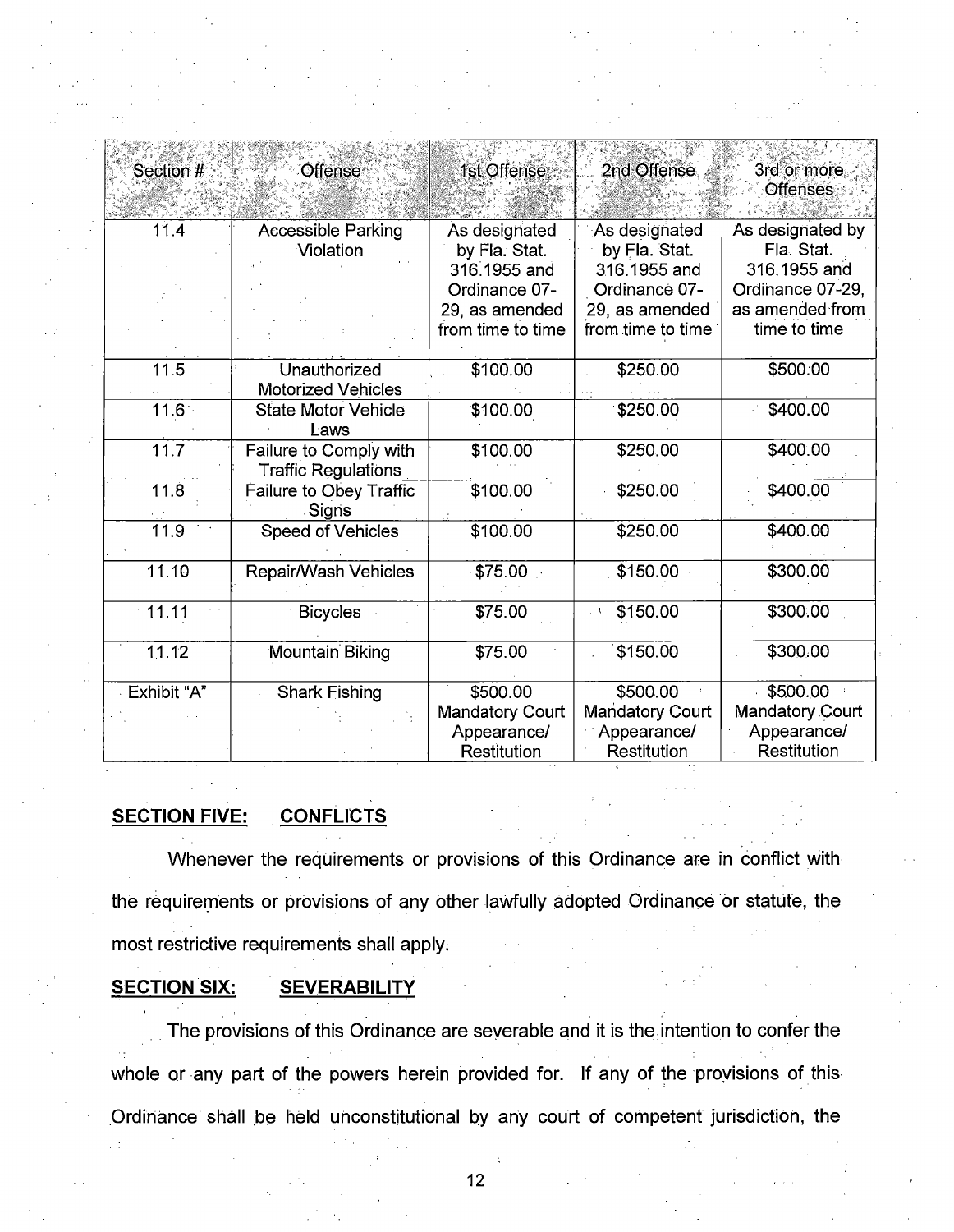decision of such court shall not affect or impair any remaining provisions of this Ordinance. It is hereby declared to be the legislative intent that this Ordinance would have been adopted had such unconstitutional provision not been included therein.

## **SECTION SEVEN: INCLUSION IN CODE**

It is the intention of the Board of County Commissioners that the provisions of  $\lambda$ this Ordinance shall become and be made a part of the Lee County Code and that sections of this Ordinance may be renumbered or relettered and the word "Ordinance" may be changed to "section," "article," or such other appropriate word or phrase in order to accomplish such intentions and regardless of whether such inclusion in the Code is accomplished. Sections of this Ordinance may be renumbered or relettered and the correction of typographical errors, which do not affect the intent, may be authorized by the County Manager or his or her designee, without need of Public Hearing, by filing a corrected or recodified copy, of same with the Clerk of the Circuit Court.

## **SECTION EIGHT: EFFECTIVE DATE**

This Ordinance shall become effective immediately upon receipt of official acknowledgment from the office of the Secretary of State of Florida that the Ordinance has been filed.

(Balance of Page Intentionally Left-Blank) ···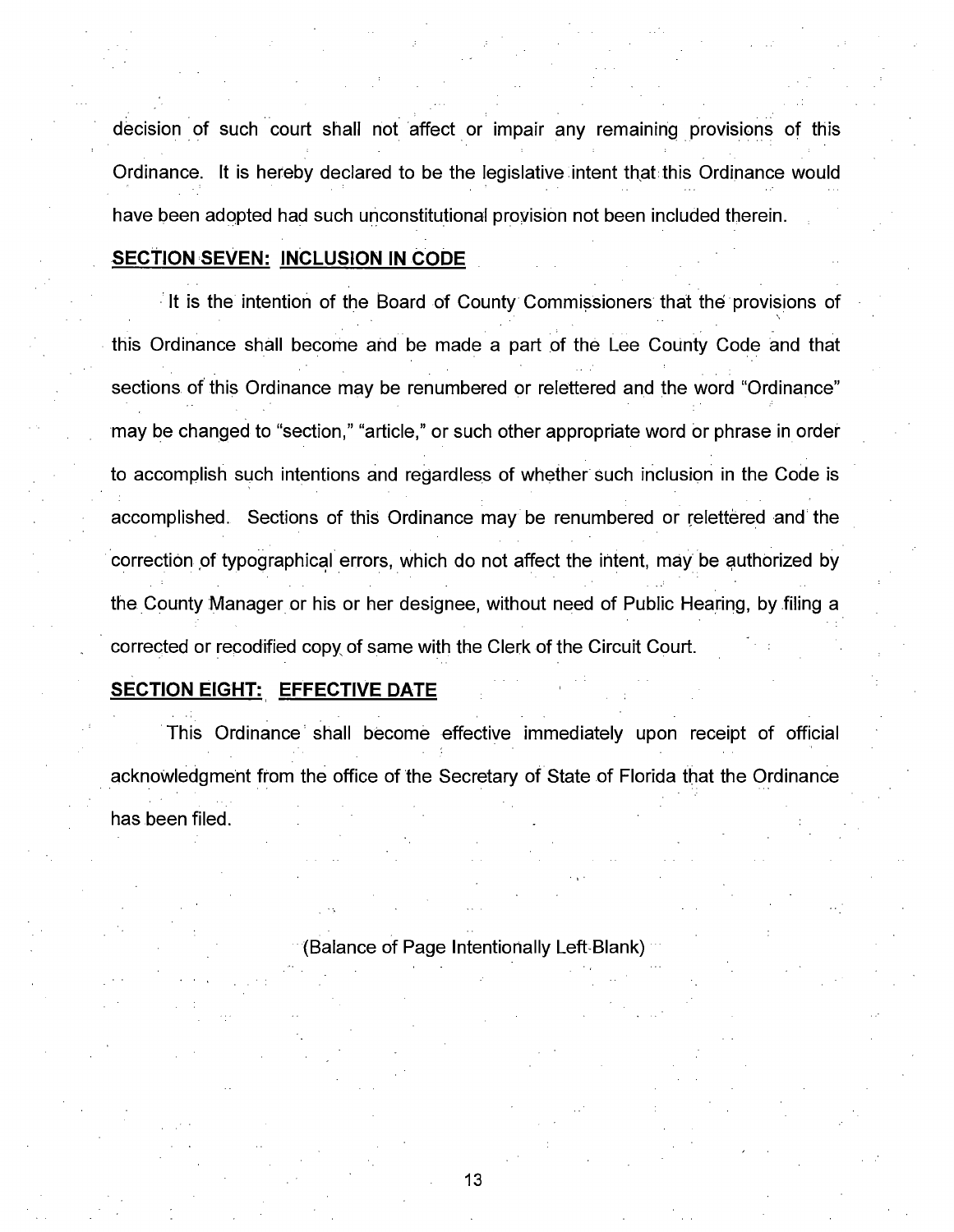THE FOREGOING ordinance was offered by Commissioner Manning\_ who moved who'moved its adoption. The motion was seconded by Commissioner Hamman and upon being put to a vote, the vote was as follows:

| John Manning             | Aye  |
|--------------------------|------|
| <b>Cecil Pendergrass</b> | Aye  |
| Brian Hamman             | Aye  |
| Larry Kiker              | Aye  |
| <b>Frank Mann</b>        | ≟Aye |

DULY PASSED AND ADOPTED this 4<sup>th</sup> day of December, 2018.

ATTEST: LINDA DOGGETT CLERK OF THE COURT

 $By:$   $\overbrace{M}$   $\overbrace{M}$   $\overbrace{M}$ Deputy Clerk . . . ~\\\\\\\\1111111111,,,,, *..#~* (;\\NTY *(Ot,;.* ~of! ~ ~\ (.! .............. *,?N.,;~*   $SLAI$ ::; ~ :::::: ;:::::; ~ ~~ . ~~ ~~..... --~~ <sup>~</sup>· '71/11':'lff-lN, a.;-:-\_!o•• ···~ \"'"". <sup>u</sup>  $^{\prime\prime}$  $\mathcal{L}_{\mathcal{H}^{\prime} \mathcal{H}^{\prime}}$ *'1!///fllfll* I\\\\\\\\\~

## BOARD OF COUNTY COMMISSIONERS OF LEE COUNTY, FLORIDA

By:  $\int_{\alpha}$ Larry Kiker, Chair  $\zeta$ 

## APPROVED AS TO FORM FOR THE RELIANCE OF LEE COUNTY ONLY

By:  $\mathbb{Z}/\mathbb{Z}/\mathbb{Z}$ 

**Office**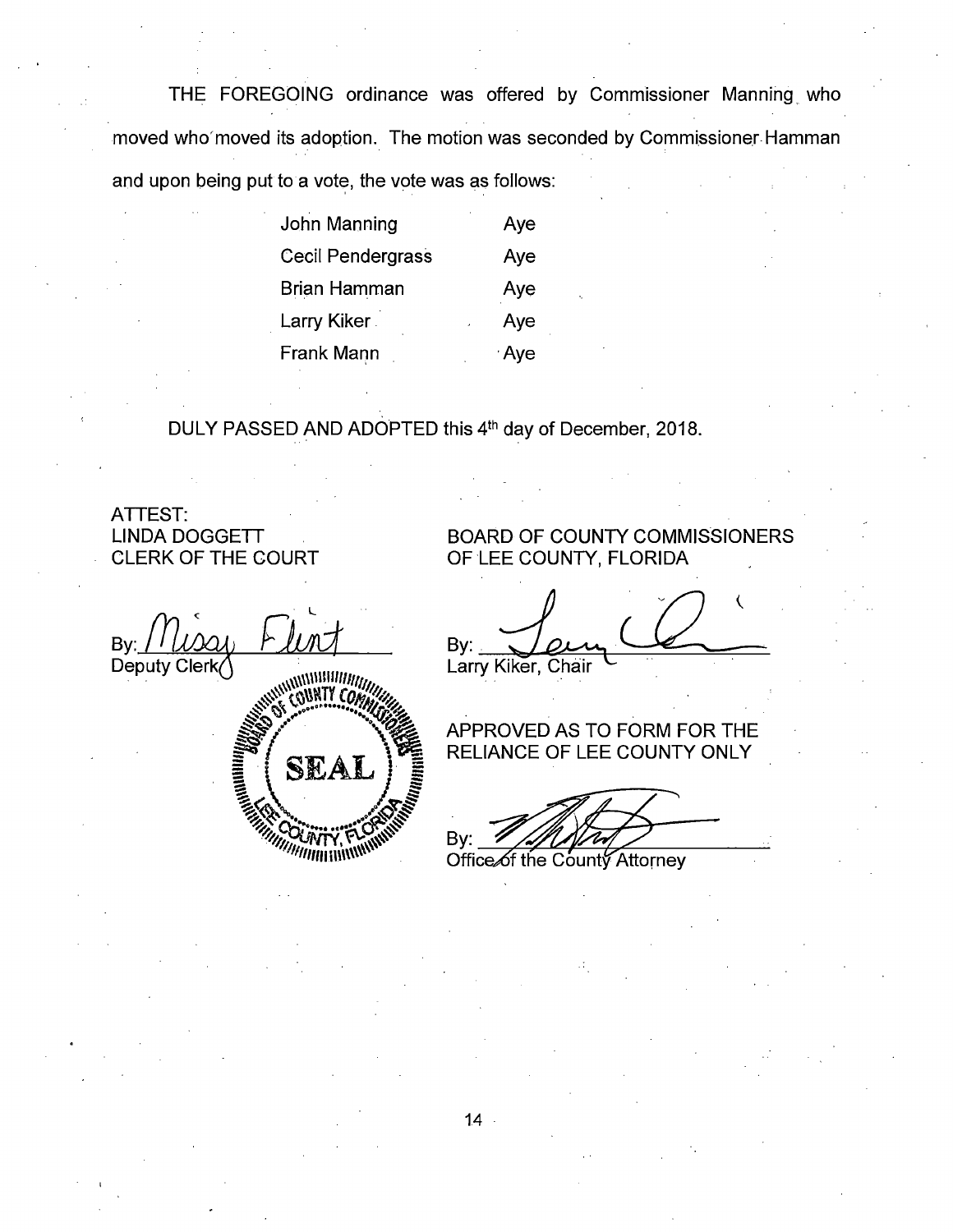## FLORIDA COUNTY ORDINANCE **DATA** RETRIEVAL SYSTEM **COORS CODING FORM**

 $\mathcal{L}$ 

| <b>COUNTY:</b>                              | Lee                          |                                         | COUNTY ORDINANCE $\#: 18-27$                                                                                                         |                  |
|---------------------------------------------|------------------------------|-----------------------------------------|--------------------------------------------------------------------------------------------------------------------------------------|------------------|
|                                             |                              |                                         |                                                                                                                                      | $(e.q., 93-001)$ |
| PRIMARY KEYFIELD<br><b>DESCRIPTOR:</b>      |                              | Parks                                   |                                                                                                                                      |                  |
| DESCRIPTOR:                                 | SECONDARY KEYFIELD           |                                         |                                                                                                                                      |                  |
| <b>OTHER KEYFIELD</b><br><b>DESCRIPTOR:</b> |                              |                                         |                                                                                                                                      |                  |
|                                             | ORDINANCE DESCRIPTION:       |                                         | Parks & Rec Ordinance                                                                                                                |                  |
|                                             |                              |                                         | (25 Characters Maximum Including Spaces)                                                                                             |                  |
|                                             |                              |                                         | ORDINANCES AMENDED: (List below the ordinances that are amended by this<br>legislation. If more than two, list the most recent two.) |                  |
|                                             | <b>AMENDMENT #1:</b> $18-12$ |                                         | <b>AMENDMENT <math>#2: 11-09</math></b>                                                                                              |                  |
|                                             | by this legislation.)        |                                         | ORDINANCES REPEALED: (List below the ordinances that are repealed                                                                    |                  |
|                                             | REPEAL #1:                   |                                         | REPEAL #3:                                                                                                                           |                  |
|                                             | REPEAL #2:                   |                                         | REPEAL #4:                                                                                                                           |                  |
|                                             |                              | (Others Repealed: List All That Apply): |                                                                                                                                      |                  |
|                                             |                              |                                         |                                                                                                                                      |                  |
|                                             |                              |                                         |                                                                                                                                      |                  |
|                                             |                              |                                         |                                                                                                                                      |                  |
|                                             | (FOR OFFICE USE ONLY) :      |                                         | COUNTY CODE NUMBER:                                                                                                                  |                  |
|                                             | KEYFIELD 1 CODE:             |                                         | KEYFIELD 2 CODE:                                                                                                                     |                  |
|                                             | KEYFIELD 3 CODE:             |                                         |                                                                                                                                      |                  |
| Rev. 09/11/02<br><b>CODING</b>              |                              |                                         |                                                                                                                                      |                  |

 $\alpha$